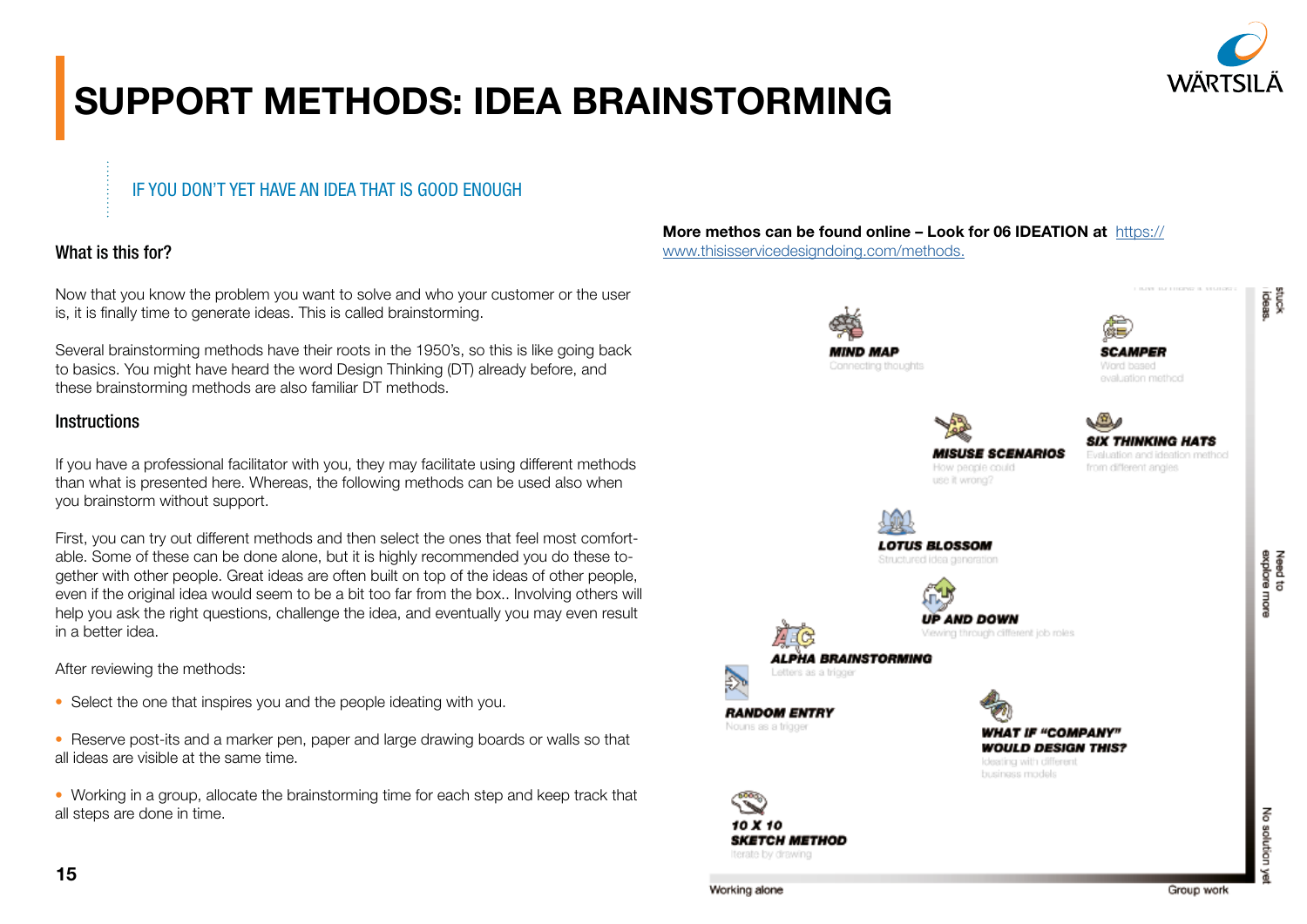

# ALPHA BRAINSTORMING ANTI-PROBLEM

## When & how to use?

Alpha brainstorming method can be used alone or with a group of people. It's a good exercise to force ideas in volumes if you don't have any ideas to start with. Note: even if some ideas seem a bit silly in the beginning, they may trigger new, better ideas. The method highlights the connections between ideas which is the starting point for a design solution.

#### **STEPS**

- 1. Define the problem you're about to solve.
- 2. Write down letters vertically and in alphabetical order (starting with A). If you do the exercise in a group, you can share the letters among the team.
- **3.** Then, starting from the letter on the top, invent a solution that starts with that specific letter. Write it down.
- 4. If you get stuck in a certain letter, skip it and come back later.
- 5. Once all the letters entail an idea, cluster similar ideastogether. Note: if working in a group, multiple people may have the same idea, even if associated with a different letter.
- 6. Once the clusters are in place, select three best ideas. If working in a group, let each team member first vote for the three best solutions in silence by marking them with stickers (dot, star, heart) before together choosing the three best ideas.

# When & how to use?

Anti-problem method helps you when you're stuck – e.g. if you feel like your ideas are not solving your problem. In this exercise, it's best to ask someone to work with you.

- 1. Find a situation that needs to be resolved or a problem that needs a solution.
- 2. Describe what you're tackling together: what is the anti-problem, or the opposite for the current problem. (For example, if the problem is sales conversion, the players would brainstorm ways to get customers to avoid buying the product.) The more extreme the problem's opposite is, the better
- **3.** In a group of three to four people, write down solutions for your anti-problem using markers and post-its. Do this in silence for 5-10 minutes and note that quantity is the key.
- 4. Discuss the insights and discoveries that you have made and try turning them into solutions for the original problem.
- **5.** Write down the new ideas discovered for the original problem.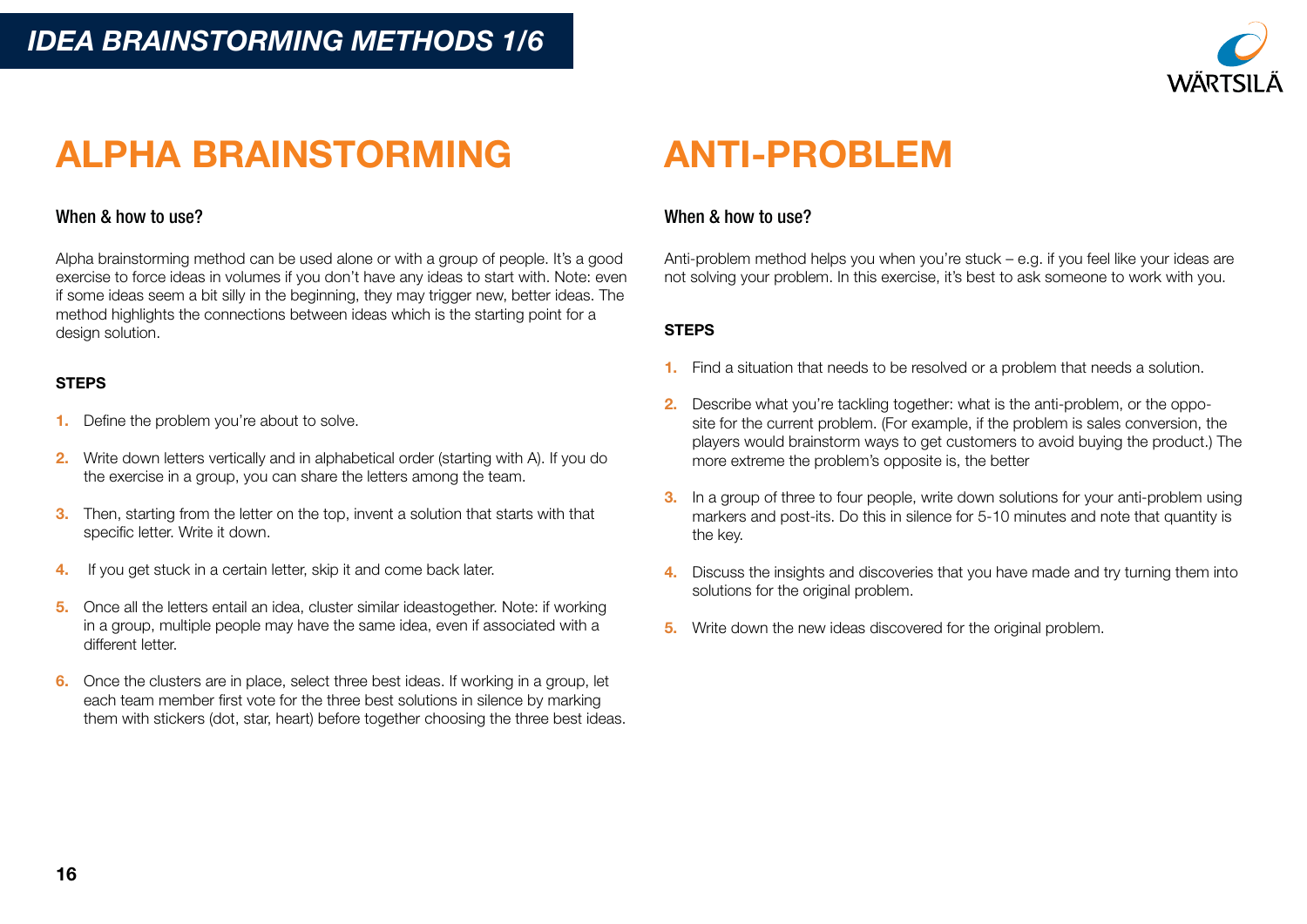

# LOTUS BLOSSOM MIND MAP

# When & how to use?

The Lotus blossom method can be used alone or in a group, and it helps you to explore the concept more. The method generates hierarchy and several new ideas. It allows you to widen the perspective and see the connections between problem components.

### **STEPS**

- 1. Draw the lotus blossom diagram visible below.
- 2. Write the problem in the center box of the diagram.
- **3.** Write eight related ideas around the center.
- 4. Each idea then becomes the central idea of a new theme or blossom.
- 5. Each idea then becomes the central idea of a new theme or blossom.
- 6. You can also use this method to first expand the problem into smaller parts and then create solutions for these eight core problems. I.e. in Step 3, instead of related ideas, you write eight problems around the center – and then start solving them.
- 7. Look for similarities or pattern and select the best solutions.



# When & how to use?

Mind map is suitable also when you work alone. This method helps you to understand connections, analyse information and summarise your thoughts.

- 1. Reserve a big paper or a whiteboard.
- 2. Start at the center with a keyword or an idea and draw a box around this node.
- **3.** Use images, symbols or words for nodes.
- 4. Select key words.
- **5.** Keep the key word names of nodes as simple and as short as possible.
- **6.** Associated nodes should be connected with lines to show affinities.
- 7. Make the lines same length as the word / image they support.
- 8. Use emphasis, such as thicker lines, to show the strength of associations in your mind map.
- **9.** Use radial arrangement of nodes.
- 10. Goal is to identify relationships, summarise and memorise information.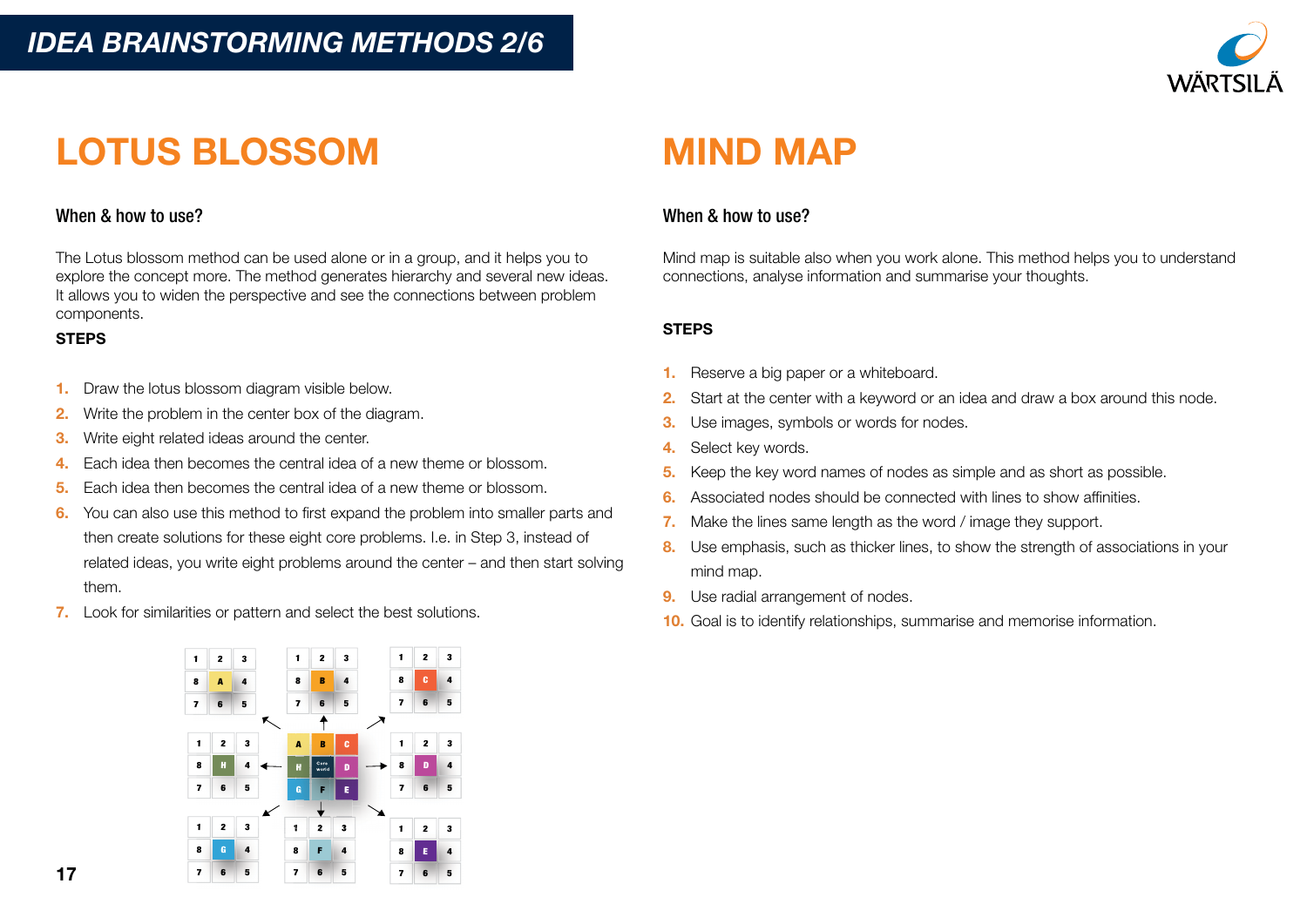

# MISUSE SCENARIOS RANDOM ENTRY

# When & how to use?

You can use Misuse scenarios -method when brainstorming alone or with a group. However, in order to make your existing solution better, the key is to involve an actual internal user or an expert who knows the customer. This method helps you to identify possible misuse of the idea (both unintentional and malicious) thus preventing the failure of the solution in use.

### **STEPS**

- 1. Think about scenarios where your customer / user may misuse the product or service.
- 2. Talk to experts and ask them to provide more scenarios of misuse.
- **3.** Consider the context of use and how that may influence misuse.
- 4. Brainstorm to create scenarios of misuse.
- 5. Create list of misuse scenarios.
- **6.** Brainstorm remedies for misuse cases and modify design to prevent misuse.

# When & how to use?

Random Entry is an individual ideation method that helps you to generate new ideas on a green field situation. It relies on the brain's capability to build patterns and enables the user to move laterally across the patterns to find ideas that are not generated by using logical thinking

- 1. Select a focus, such as "new ideas for developing a propeller".
- 2. Take a list of words (nouns).
- **3.** Close your eyes and randomly select a word from the list, "sunshine" for example.
- 4. Connect the random word with the focus and let your brain associate for one minute – e.g. a propeller and sunshine make me think of….
- 5. Write down all new ideas and repeat the steps 3-4 times until you have the needed number of ideas.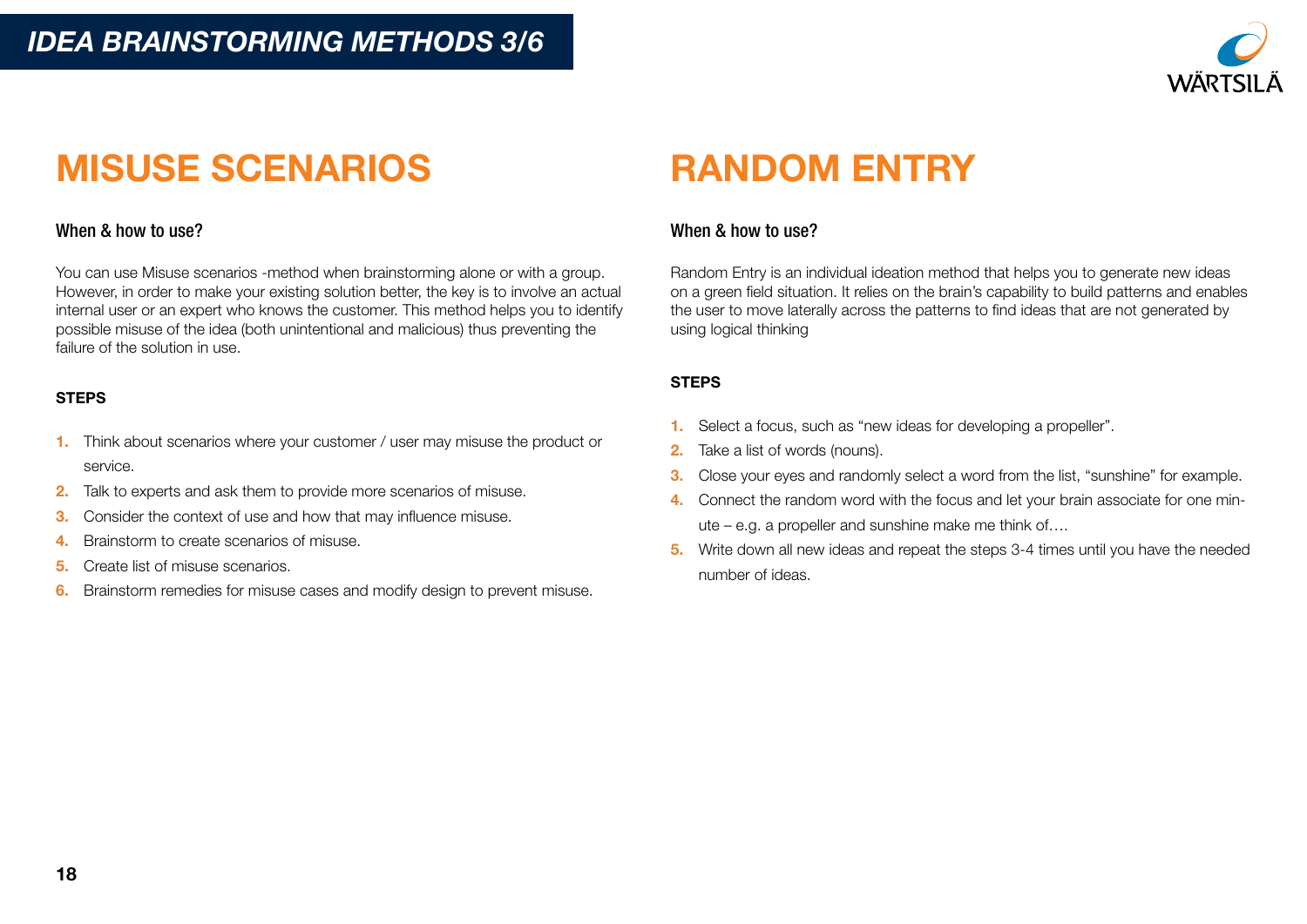

# When & how to use?

Scamper is a fun group brainstorming method where the group is asked to evaluate an existing idea. The method is about using seven words as prompts for generating solutions to your problem. Some ideas may again be impractical but those can lead to new and better ideas.

### **STEPS**

- 1. Have a diverse group of people (3-8).
- 2. Select a product or a service to which you apply the method.
- **3.** Ask questions about the product / service you identified using the scamper mnemonic as a guidance and create as many ideas as you can.
	- Substitute
	- Combine
	- Adapt
	- **Modify**
	- Put to another use
	- Eliminate
	- Reverse
- 4. Analyse ideas.
- 5. Prioritise ideas.
- **6.** Select the best idea or several ideas for further brainstorming

# SCAMPER SIX THINKING HATS

# When & how to use?

Six thinking hats is a group exercise. The method is good when you want to explore a concept from different viewpoints or understand the effects of decision making. You can frame the insight and generate solutions.

- 1. Get a group of 4-8 people.
- 2. Reserve at least 90 minutes.
- **3.** State the problem or idea that you will discuss about.
- 4. Then it's time for the six hats -phase. Assign the below hats in your team. Then each one of you is to consider the idea/problem based on the hat color you've been assigned to. Write comments accordingly.
	- White hat: Write down facts about the subject; information, numbers, data needs and gaps.
	- Green hat: Generate ideas on how the issue should be handled.
	- Yellow hat: List all logical positive aspects and consequences of the ideas.
	- Black hat: List the possible drawbacks.
	- Green hat: Generate ideas on how these issues should be handled.
	- Red hat: Consider alternative solutions by using your intuition and feelings.
	- Blue hat: Summarise and finish the meeting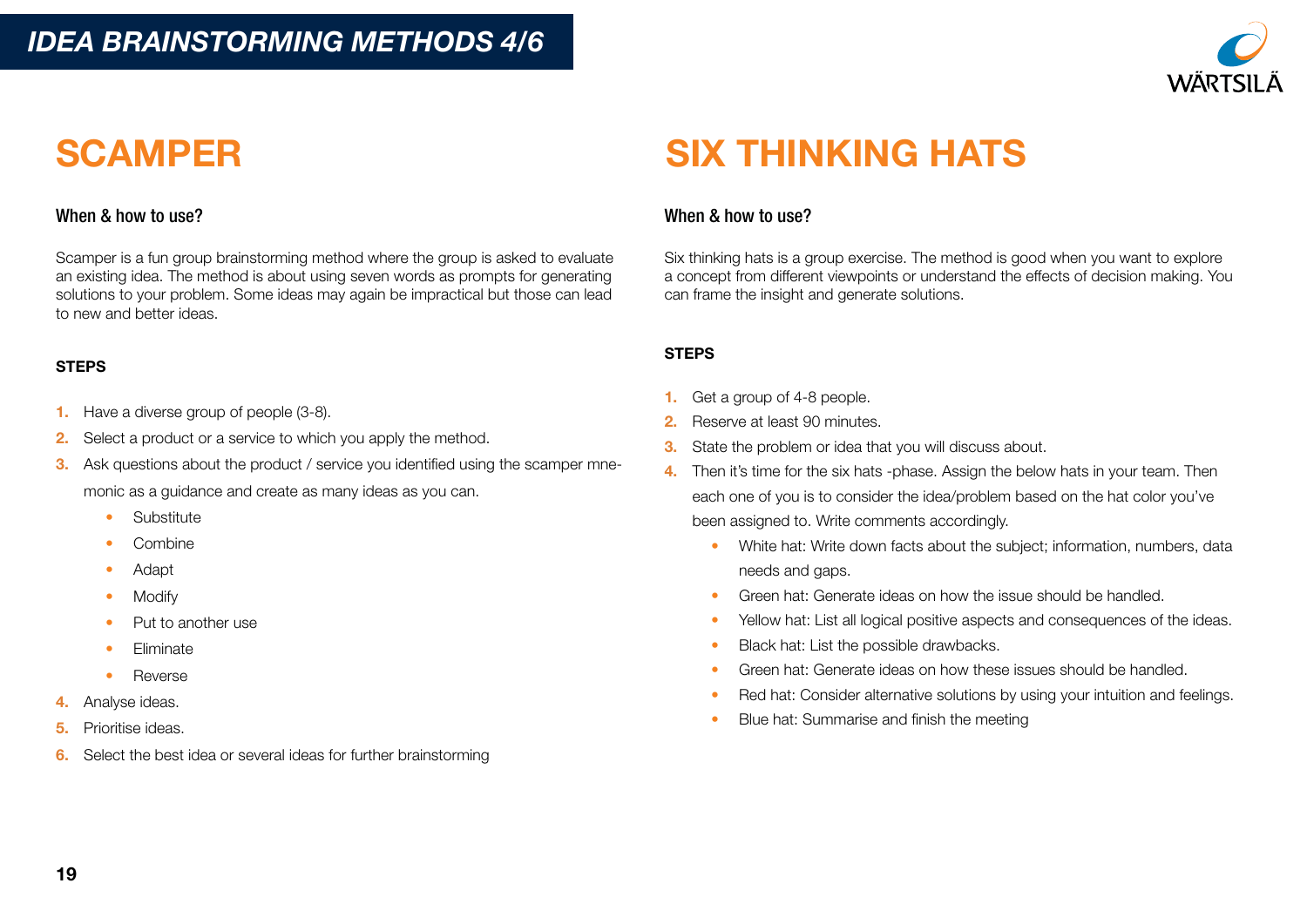

## When & how to use?

You can do the Up and Down -exercise alone if you understand different personas and the context. However, if you have any doubts, ask an expert. The Up and downmethod is to give you insight on how differently the subject is approached even within the company.

### **STEPS**

- 1. Select the subject.
- 2. Brainstorm the problem from the viewpoint of the customer's / user's CEO (or both).
- **3.** Brainstorm the problem from the viewpoint of the customer's / user's employee (or both) who would use this in their daily work.
- 4. How does the problem differ when you approach it from different perspectives?
- **5.** Formulate how to solve the problem when approaching it from these different viewpoints

# UP AND DOWN WHAT IF "A COMPANY" WOULD DESIGN THIS

## When & how to use?

Six thinking hats is a group exercise. The method is good when you want to explore a concept from different viewpoints or understand the effects of decision making. You can frame the insight and generate solutions.

- 1. Define the problem.
- 2. Select inspiring companies from the same industry and from a totally different industry – e.g. Ikea, Tesla, Audi, Airbnb, Über, Apple, Microsoft.
- **3.** Make sure participants understand the characteristics of each company's offering and their business model.
- 4. Brainstorm what solutions these different companies would offer to your problem and invent new solutions to your problem on that basis.
- 5. Evaluate and select best ideas for further development.
- 6. In a group, let each member first vote for top three solutions in silence by marking them with stickers (dot, star, heart) before together choosing the best three ideas.